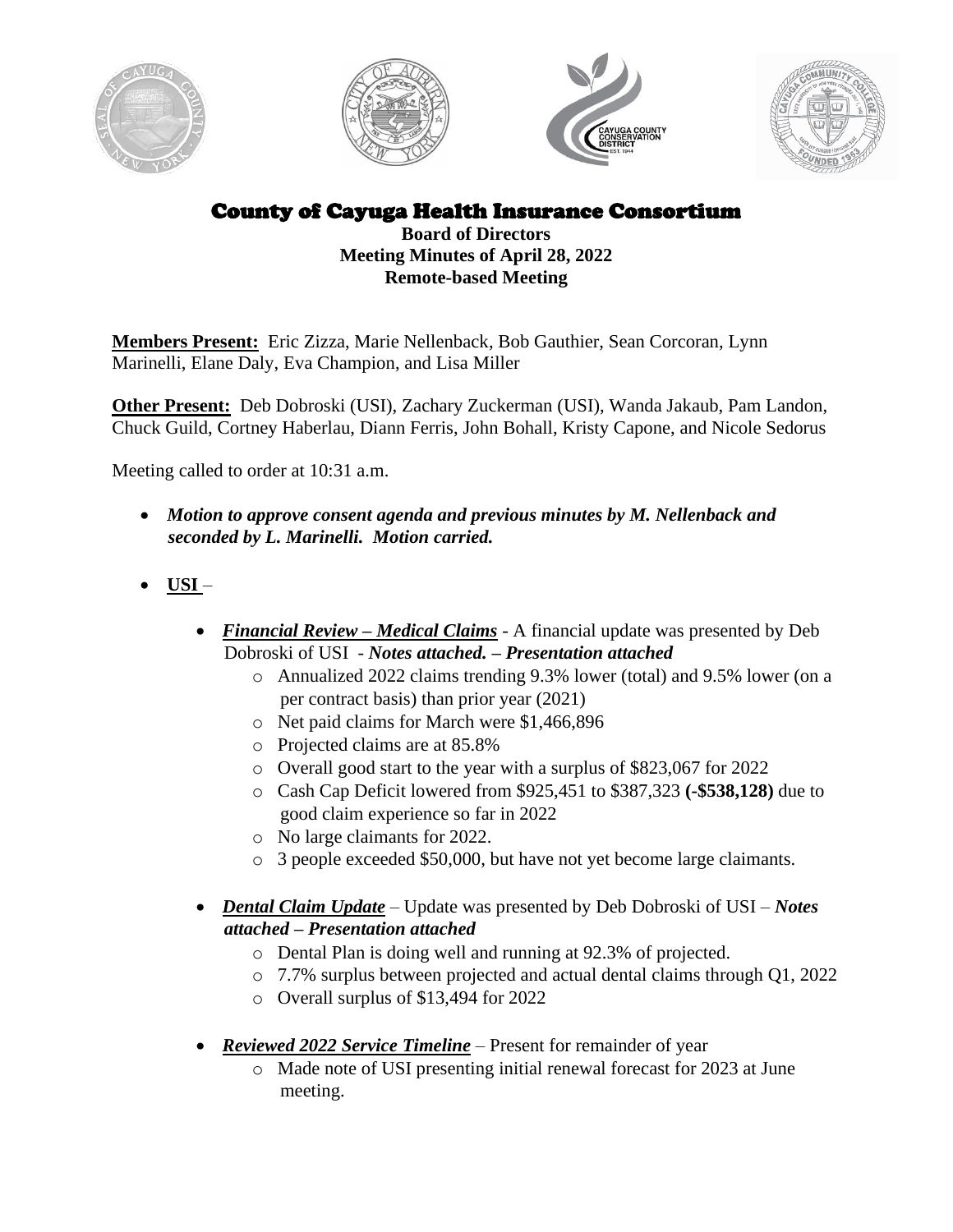- o Made note that 8/1/22 will be the revised deadline for entities to opt in/out of Consortium plan for 2023.
- **Old Business**
	- *Municipal Cooperative Agreement Update -*
		- *Review of "Work Group" meeting on 4/19*
			- Had a productive meeting and began discussions about finalizing details about the following items:
				- 1) Dissolution of Consortium
				- 2) Entities wanting to leave
				- 3) Entities wanting to join
				- Most in agreement that the surplus/deficit needed to be better defined regarding entities leaving and joining.
			- Follow-up meeting for BOD scheduled for *May 10 th from 12:30 to 1:30 pm*.
		- *Timeframe request adjusted to 8/1/22 for entities deciding about opting out of Consortium for 2023*
- **New Business** –

Eric encouraged entities to have discussions with their Boards and the Legislature regarding the Cooperative Agreement.

- **Future Agenda Items/Board Member Concern** –
- **Adjournment**
	- *Motion to adjourn at 10:44 a.m. by M. Nellenback and seconded by E. Daly. Motion carried.*
	- *After Board meeting adjourned Excellus presented their Health Management Report for 2021. Ran from about 11:00 am to 12:00 pm.*
	- *Presentation presented by Excellus Team made up of Brian McNaney, Kelli Lasher, Tylor Hubbert, Dr. Snow, Jason Warchal, Jennifer Bartell and Darlene Whitehead*

*Submitted by Lisa Miller*

**Next meeting scheduled for Thursday, May 26, 2022 at 10:30 am via a hybrid-based meeting**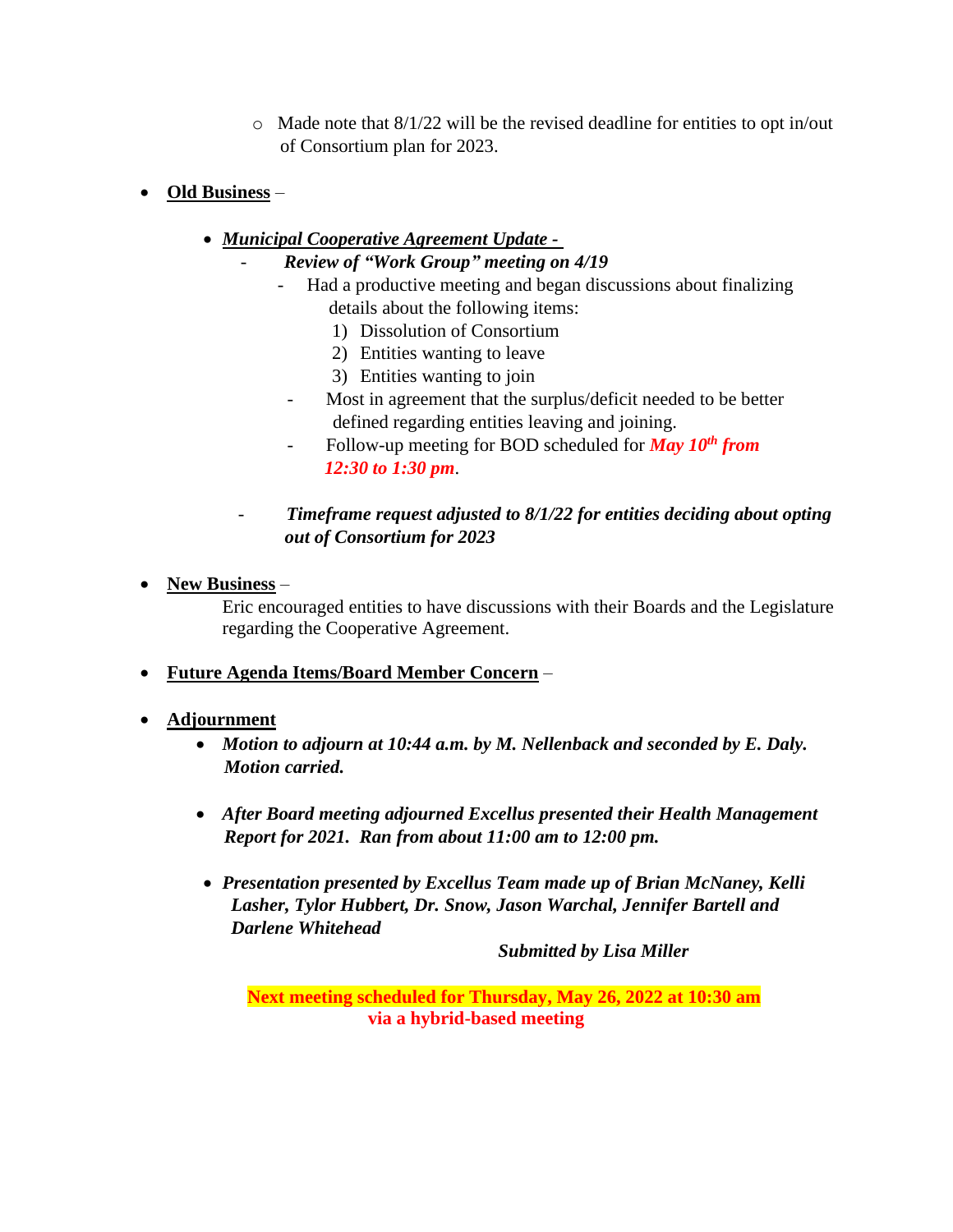Cayuga County Healthcare Consortium Board of Directors Monthly Meeting – USI Meeting Minutes Submitted by Deb Dobroski & Greg McLoughlin Thursday April  $28<sup>th</sup>$ , 2022

**Attendees**: Deb Dobroski, Zachary Zuckerman, Eric Zizza, Marie Nellenback, Bob Gauthier, Sean Corcoran, Lynn Marinelli, Elane Daly, Eva Champion, and Lisa Miller, Wanda Jakaub, Pam Landon, Chuck Guild, Cortney Haberlau, Diann Ferris, John Bohall, Kristy Capone, and Nicole Sedorus

## **Financial / Utilization Review Notes:**

- I. Plan Experience through March 2022:
	- Claims for month of February ran at 86% of projected
	- Surplus of \$823,067 when comparing Year to Date medical claims and administrative fees against budgeted amounts.
	- When annualizing year to date claims vs. prior year, claims are running at a 9.3% *decrease* overall and a 9.5% *decrease* per contract per year.
	- No large claimants have breached 50% of stop loss deductible mark (\$187K) in claims

Cash-Cap Deficit / Liability from Prior Plan Year:

- Deficit as of  $12/31/21$  was \$925,451
- Has decreases steadily since January
- Current deficit figure sits at \$387,323
- II. Dental Plan Utilization through February 2022:
	- Dental plan expenses year to date are running at 92% of projected, resulting in surplus of \$13,494
	- Dental plan expenses in 2021 were 76.7% of projected, which resulted in a surplus of \$178,151.

## III. Excellus 2021 Utilization Report:

- Pharmacy data presented does not factor in paid rebates.
- High Cost Claimants: 2 out of top 10 are now in terminated enrollment status.
- There were questions around rebates and other possible limitations given the plan's self-insured status. Plan will have to follow NYS rules and group cannot utilize SaveOn Specialty copay assistance program because of DFS rules.
- Excellus had promoted Wellframe disease management app along with MDLive Telemedicine.
- Calm App available at discounted price of \$12 per registered member per year.
- Cash Cap: Predicated on Excellus' claim projections, they are open to aligning with USI claim forecast. In a year where the cash cap is exceeded, groups have the option of paying off balance at end of plan year so that it does not carry forward.